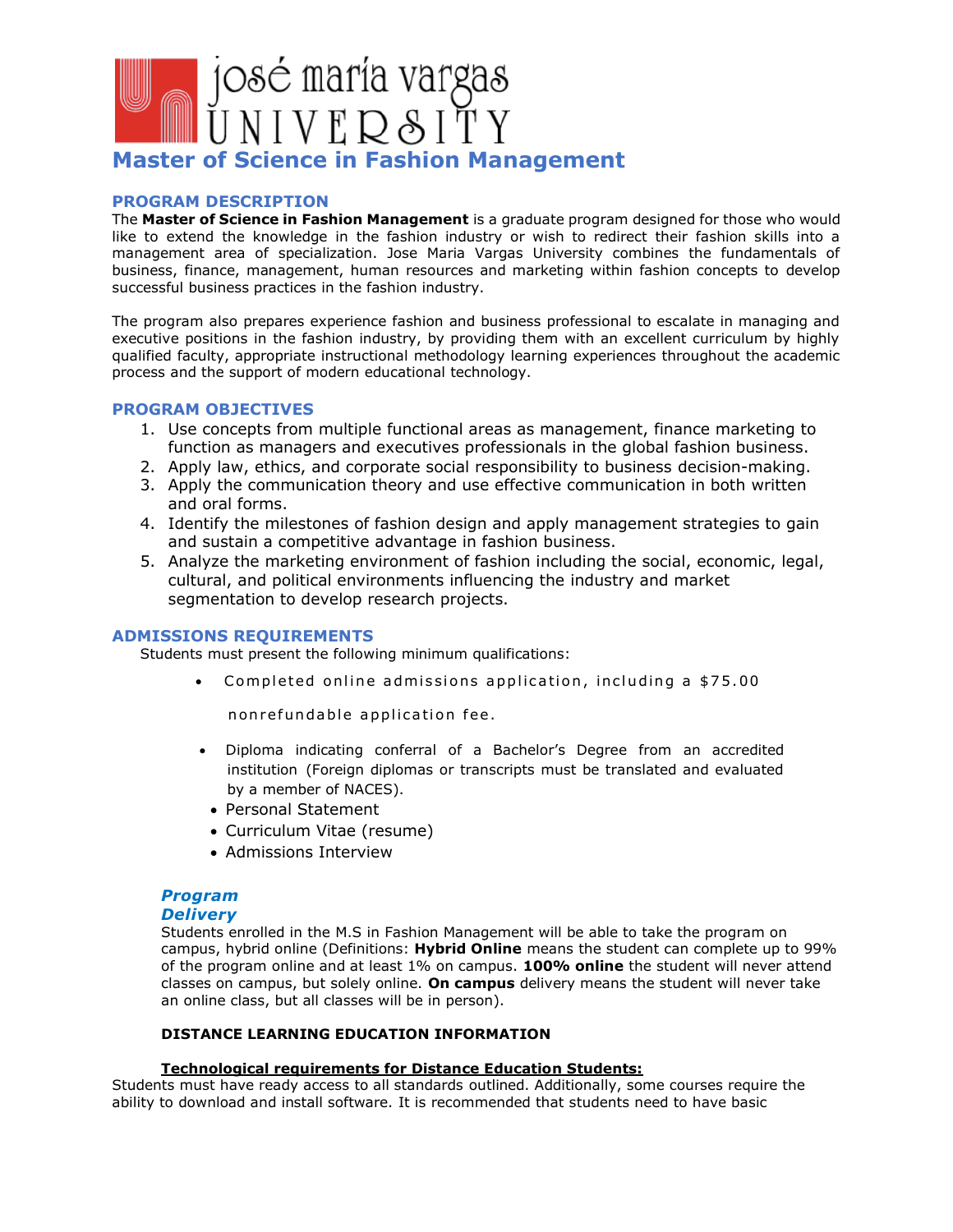

technological proficiency. Assignments may include, but are not limited to, word processing, document creation, digital slide presentations, and recording video presentation. Students that don't have the basic technological proficiency can benefit from the university's optional offered trainings in the mentioned areas.

## **Devices**

- A Desktop or laptop device is necessary to complete the coursework.
- Desktop or laptop device must have Windows 8/10 or MacOS 10.10 or above and the capability of producing sound via speakers or headphones.
- Mobile devices may be used for some, but not all, LMS functions. A mobile device cannot replace a desktop/laptop.

### **Connectivity**

- High-speed Internet connection: Cable, DSL, etc.
- Internet Web Browser (Firefox, Internet Edge, Safari, or Google Chrome).
- Personal or university e-mail account. **Recommended creation/processing software**
- Word Processor (MS Word, Google Docs, etc.).
- PDF Reader (Adobe Acrobat Reader or Apple Preview).
- Additional software may be required for certain courses.

## **Students privacy:**

Student privacy is very important to the university. Students the university FERPA statement located university website under the consumer disclosures tab in the financial aid section. Students may also review the student records section of the university catalog pages 79-80 for more information on privacy.

### **Verification of Identity Protection:**

During the admissions process students will be asked to provide a copy of their state or government issue ID. After students begin their program they will be required to upload a face picture to their Vargas Portal profile. Student identities will be verified and their privacy protected through the use of a student a unique username and password during the Admissions process. The Admissions and Financial Aid Offices will verify incoming student documentation. Student privacy will be protected through the https secure connection of the Vargas Portal. Students will login online and agree through a student agreement that they are the sole users of the course materials. Students will be ask to submit their assignments on the Vargas Portal.

### **Additional Distance Education Fees:**

There are no platform access fees, online library access fees, fees associated with identity verification and the course textbooks maybe purchased by the students on amazon.com and other online retail stores. If students desire the university to purchase the course textbooks for the student, the university will charge the cost of the book plus \$30 to the student account. Through the Vargas Portal students will be able to pay the charges, if they desire the university to buy the books for them.

## **GRADUATION REQUIREMENTS**

A total of 37 credit hours must be completed by taking the following courses:

• Successful completion of the University orientation course.

**Semester I** (Requirement of 3 courses for 8 credits) **Credits** • BUL 5200 Legal and Ethical Environment of Business 3 Credits • BUS 5530 International Business and World Trade 3 Credits • BUS 6200 Business Research Seminar 2 Credits

**Semester II** (Requirement of 3 courses for 9 credits)